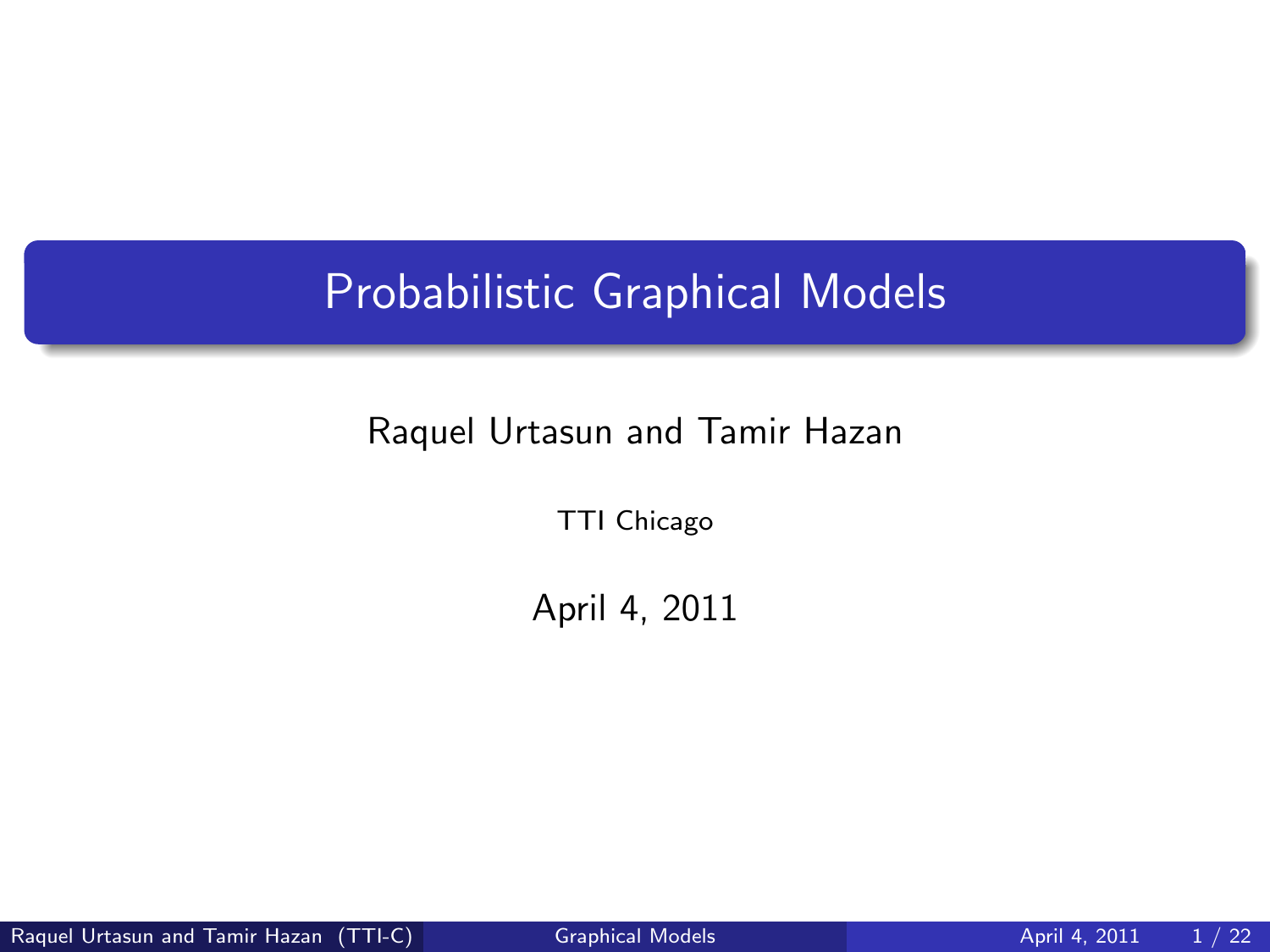# Bayesian Networks and independences

Not every distribution independencies can be captured by a directed graph

• Regularity in the parameterization of the distribution that cannot be captured in the graph structure, e.g., XOR example

$$
P(x, y, z) = \begin{cases} 1/12 & \text{if } x \oplus y \oplus z = \text{false} \\ 1/6 & \text{if } x \oplus y \oplus z = \text{true} \end{cases}
$$

 $(X \perp Y) \in \mathcal{I}(P)$ 

- $\bullet$  Z is not independent of X given Y or Y given X.
- An I-map is the network  $X \rightarrow Z \leftarrow Y$ .
- This is not a perfect map as  $(X \perp Z) \in \mathcal{I}(P)$
- Symmetric variable-level independencies that are not naturally expressed with a Bayesian network.
- Independence assumptions imposed by the structure of the DBN are not appropriate, e.g., misconception example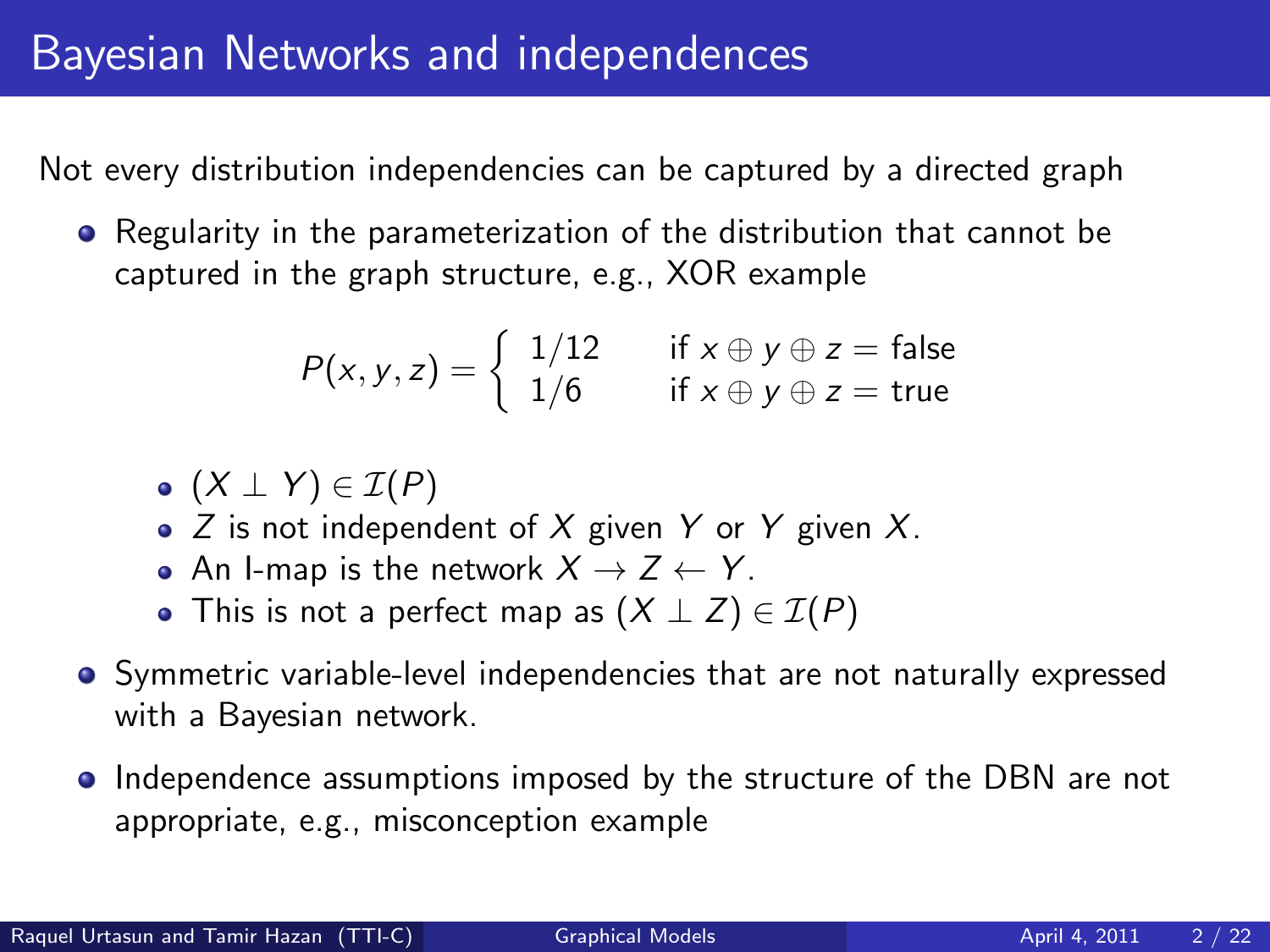## Misconception example



- $\bullet$  (a) Two independencies:  $(A \perp C|D, B)$  and  $(B \perp D|A, C)$
- Can we encode this with a BN?
- (b) First attempt: encodes  $(A \perp C | D, B)$  but it also implies that  $(B \perp D | A)$ but dependent given both A, C
- (c) Second attempt: encodes  $(A \perp C|D, B)$ , but also implies that B and D are marginally independent.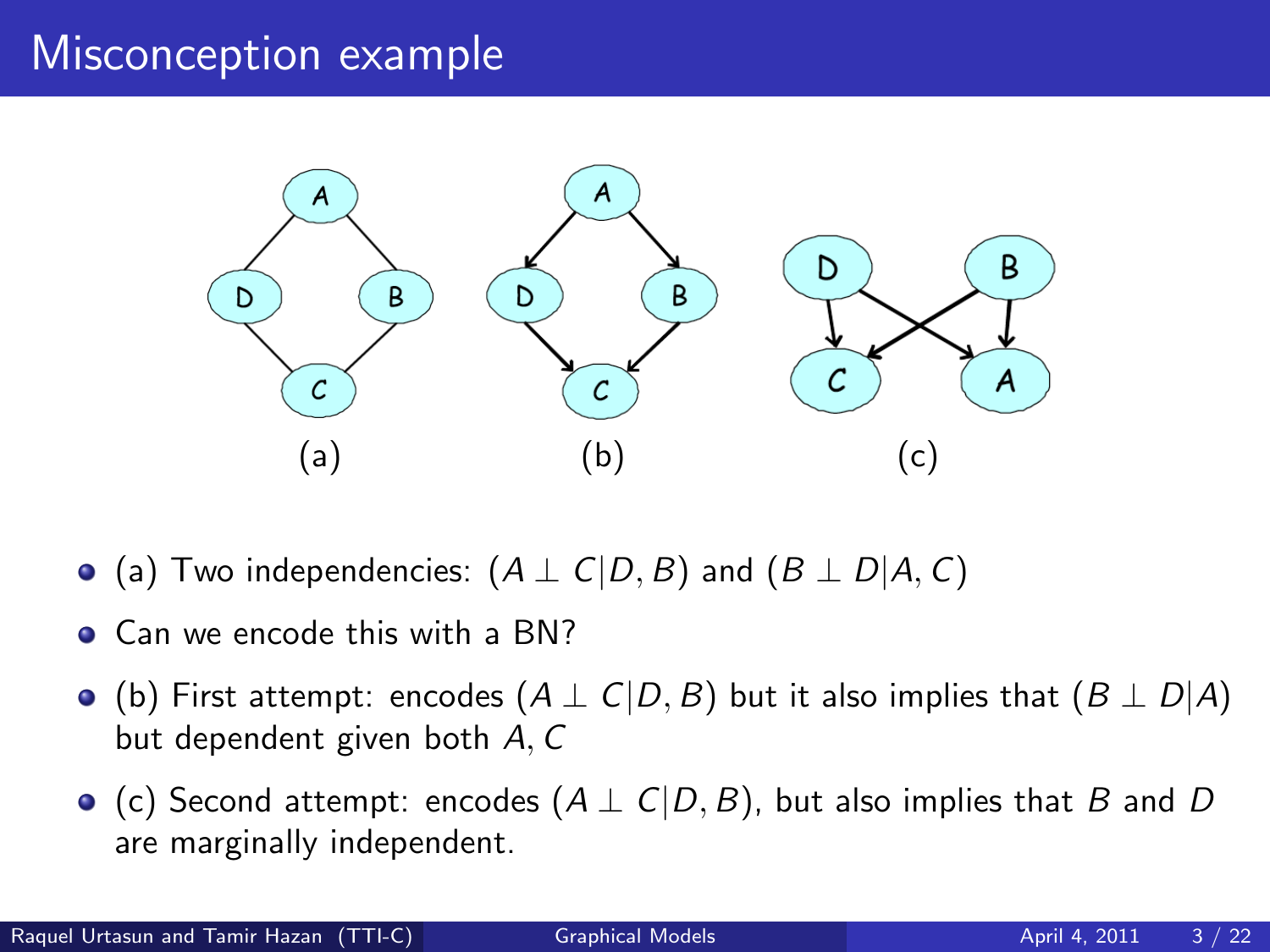# Undirected graphical models I

- So far we have seen directed graphical models or Bayesian networks
- BN do not captured all the independencies, e.g., misconception example,



- We want a representation that does not require directionality of the influences. We do this via an undirected graph.
- Undirected graphical models, which are useful in modeling phenomena where the interaction between variables does not have a clear directionality.
- Often simpler perspective on directed models, in terms of the independence structure and of inference.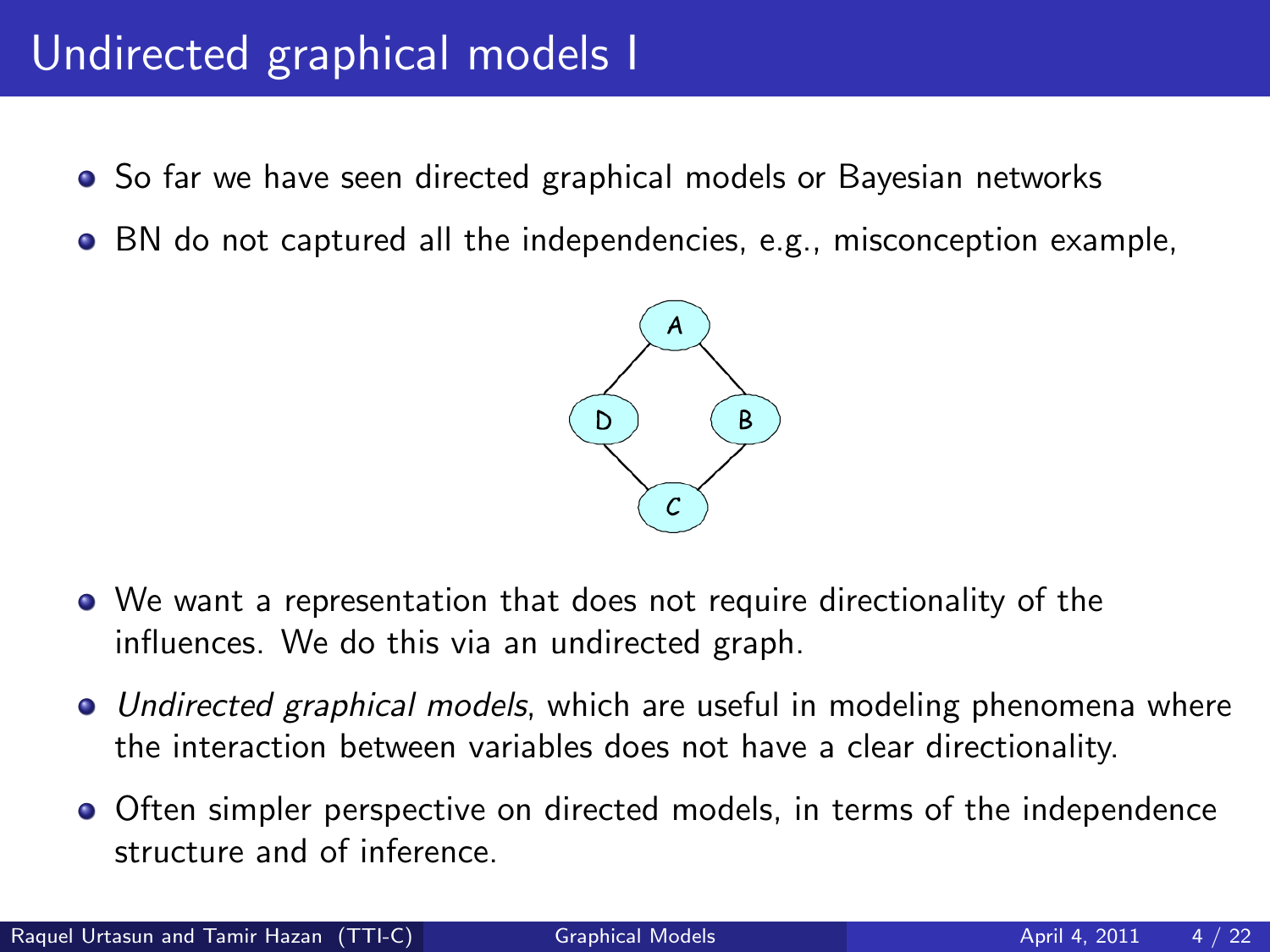# Undirected graphical models II

- As in BN, the **nodes** in the graph represent the variables
- The edges represent direct probabilistic interaction between the neighboring variables
- How to parametrize the graph?
	- In BN we used CPD (conditional probabilities) to represent distribution of a node given others
	- For undirected graphs, we use a more symmetric parameterization that captures the affinities between related variables.
- $\bullet$  Given a set of random variables **X** we define a **factor** as a function from  $Val(X)$  to  $\Re$ .
- The set of variables X is called the scope of the factor.
- Factors can be negative. In general, we restrict the discussion to positive factors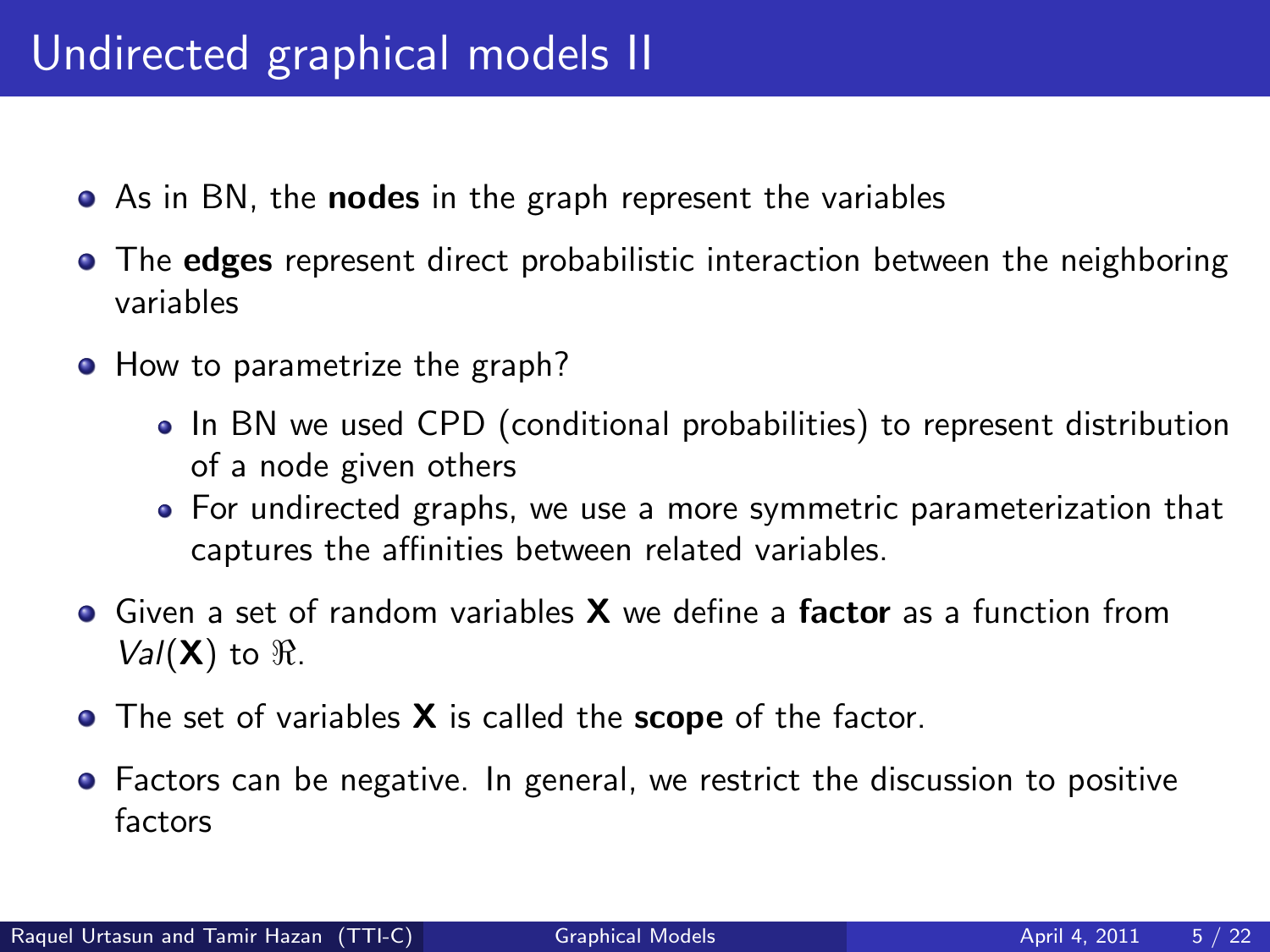## Misconception example once more...



• We can write the joint probability as

$$
p(A, B, C, D) = \frac{1}{Z} \phi_1(A, B) \phi_2(B, C) \phi_3(C, D) \phi_4(A, D)
$$

 $\bullet$  Z is the **partition function** and is used to normalized the probabilities

$$
Z = \sum_{A,B,C,D} \phi_1(A,B)\phi_2(B,C)\phi_3(C,D)\phi_4(A,D)
$$

- It is called function as it depends on the parameters: important for learning.
- **•** For positive factors, the higher the value of  $\phi$ , the higher the compatibility.
- **•** This representation is very flexible.

Raquel Urtasun and Tamir Hazan (TTI-C) [Graphical Models](#page-0-0) **April 4, 2011** 6 / 22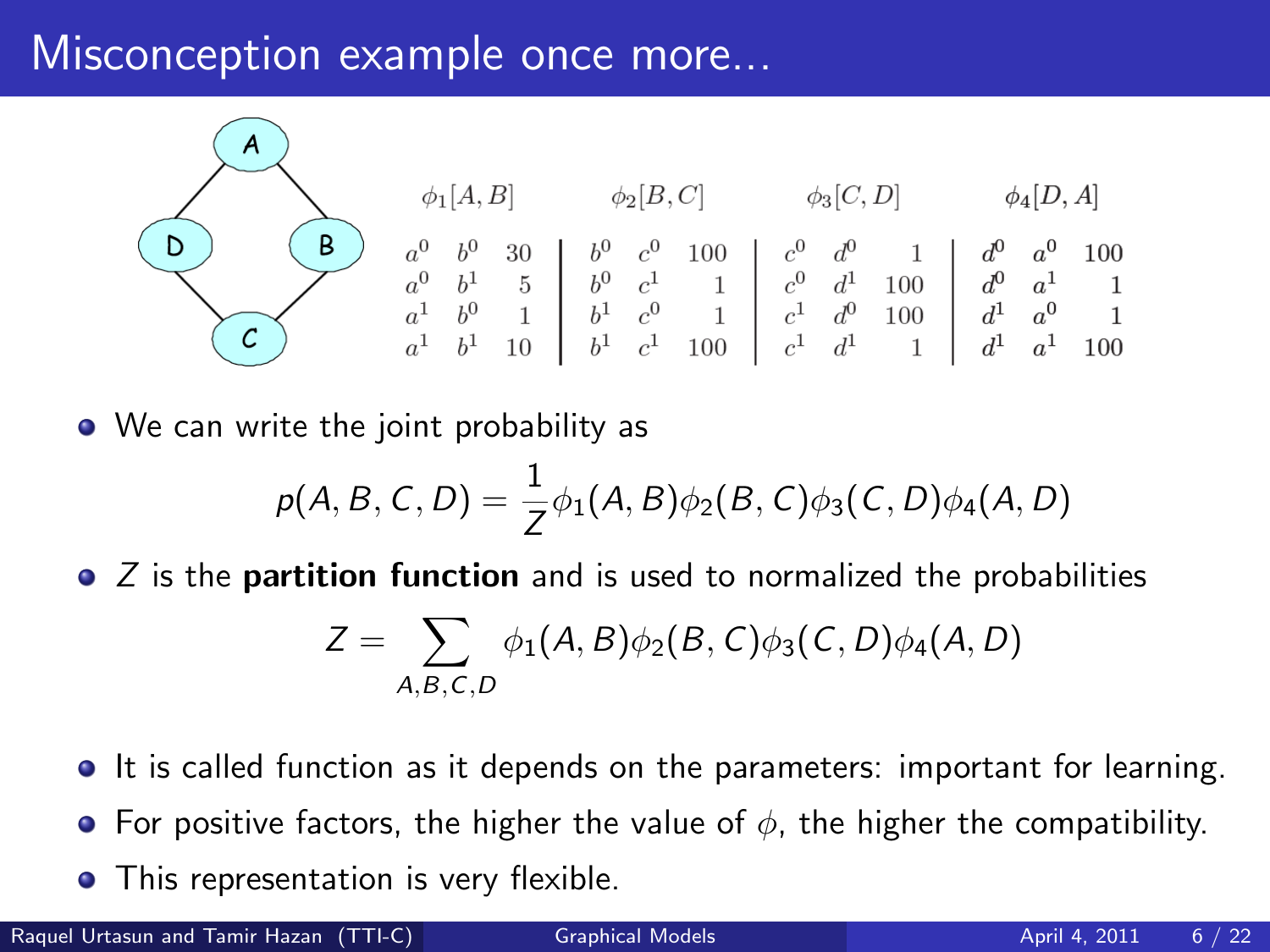## Query about probabilities

 $\mathcal{C}$ 

 $\overline{D}$ 



|                    |                | Assignment         |                      | Unnormalized   Normalized |                     |
|--------------------|----------------|--------------------|----------------------|---------------------------|---------------------|
| $a^0$              | $h^0$          | $c^0$              | $\bar{d}^0$          | 300000                    | 0.04                |
| $\boldsymbol{a}^0$ | h <sup>0</sup> | $\boldsymbol{c}^0$ | $d^1\,$              | 300000                    | 0.04                |
| $\boldsymbol{a}^0$ | $b^0$          | $\boldsymbol{c}^1$ | $\boldsymbol{d}^0$   | 300000                    | 0.04                |
| $\boldsymbol{a}^0$ | $b^0$          | $\boldsymbol{c}^1$ | $\bar{d}^1$          | 30                        | $4.1 \cdot 10^{-6}$ |
| $a^0\,$            | b <sup>1</sup> | $\boldsymbol{c}^0$ | $\boldsymbol{d}^0$   | 500                       | $6.9 \cdot 10^{-5}$ |
| $\boldsymbol{a}^0$ | $b^1$          | $\boldsymbol{c}^0$ | $\boldsymbol{d}^{1}$ | 500                       | $6.9 \cdot 10^{-5}$ |
| $\boldsymbol{a}^0$ | b <sup>1</sup> | $\boldsymbol{c}^1$ | $d^0\,$              | 5000000                   | 0.69                |
| $\boldsymbol{a}^0$ | h <sup>1</sup> | $\boldsymbol{c}^1$ | $\boldsymbol{d}^1$   | 500                       | $6.9 \cdot 10^{-5}$ |
| $\boldsymbol{a}^1$ | $b^0$          | $\boldsymbol{c}^0$ | $\boldsymbol{d}^0$   | 100                       | $1.4 \cdot 10^{-5}$ |
| $a^1\,$            | b <sup>0</sup> | $\boldsymbol{c}^0$ | $d^1\,$              | 1000000                   | 0.14                |
| $\boldsymbol{a}^1$ | $h^0$          | $\boldsymbol{c}^1$ | $\boldsymbol{d}^0$   | 100                       | $1.4 \cdot 10^{-5}$ |
| $a^1$              | b <sup>0</sup> | $\boldsymbol{c}^1$ | $d^1\,$              | 100                       | $1.4 \cdot 10^{-5}$ |
| $a^1\,$            | $b^1$          | $\boldsymbol{c}^0$ | $\boldsymbol{d}^0$   | 10                        | $1.4 \cdot 10^{-6}$ |
| $a^1\,$            | $b^1$          | $\boldsymbol{c}^0$ | $\boldsymbol{d}^1$   | 100000                    | 0.014               |
| $a^1\,$            | h <sup>1</sup> | $\boldsymbol{c}^1$ | $d^0\,$              | 100000                    | 0.014               |
| $\boldsymbol{a}^1$ | h <sup>1</sup> | $\boldsymbol{c}^1$ | $\boldsymbol{d}^1$   | 100000                    | 0.014               |

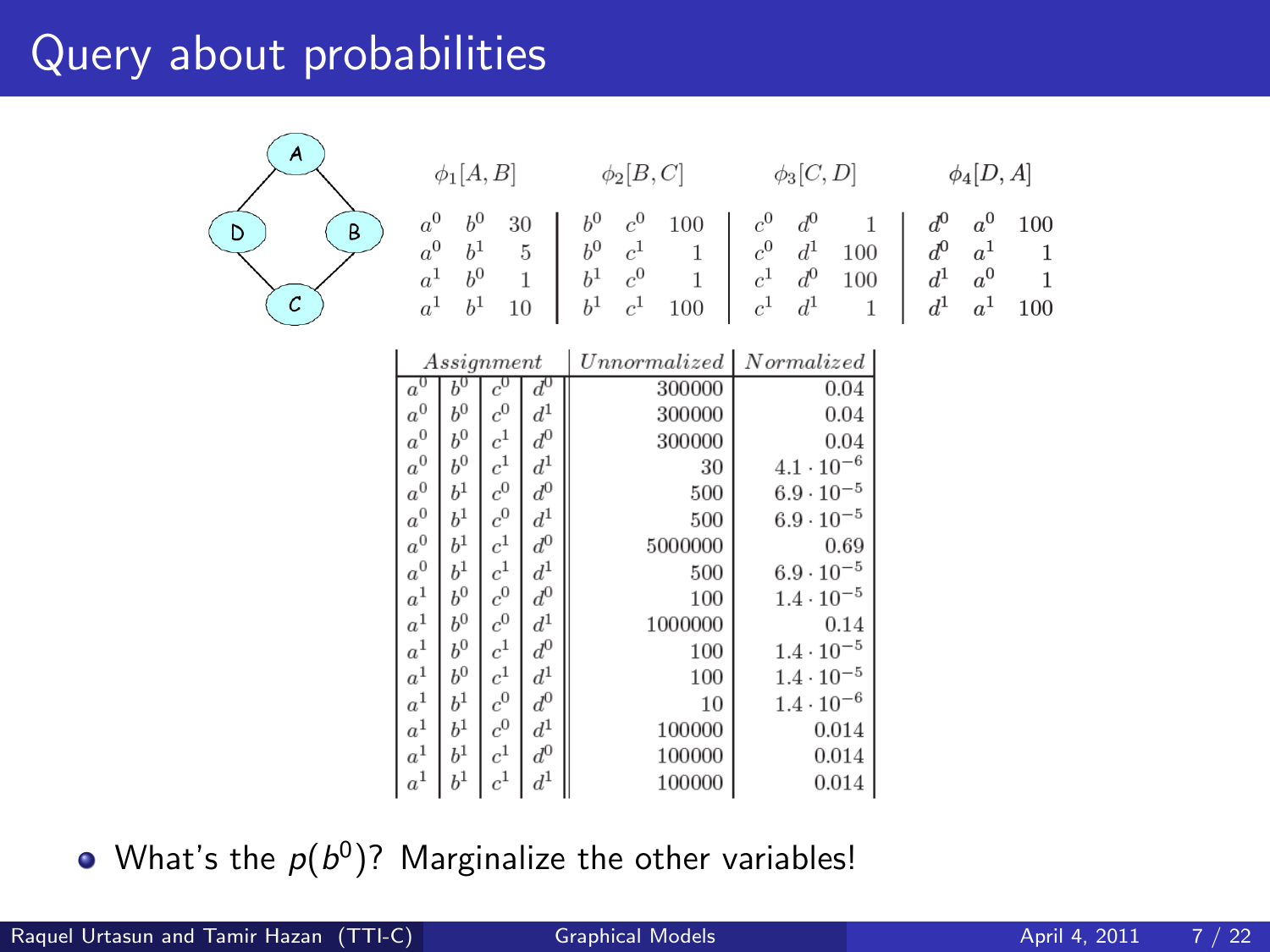### Misconception example once more...



• We can write the joint probability as

$$
p(A, B, C, D) = \frac{1}{Z} \phi_1(A, B) \phi_2(B, C) \phi_3(C, D) \phi_4(A, D)
$$

- Use the joint distribution to query about conditional probabilities by summing out the other variables.
- Tight connexion between the factorization and the independence properties

$$
\mathbf{X} \perp \mathbf{Y} | \mathbf{Z} \qquad \text{iff} \qquad p(\mathbf{X}, \mathbf{Y}, \mathbf{Z}) = \phi_1(\mathbf{X}, \mathbf{Z}) \phi_2(\mathbf{Y}, \mathbf{Z})
$$

• We see that in the example,  $(A \perp C | D, B)$  and  $(B \perp D | A, C)$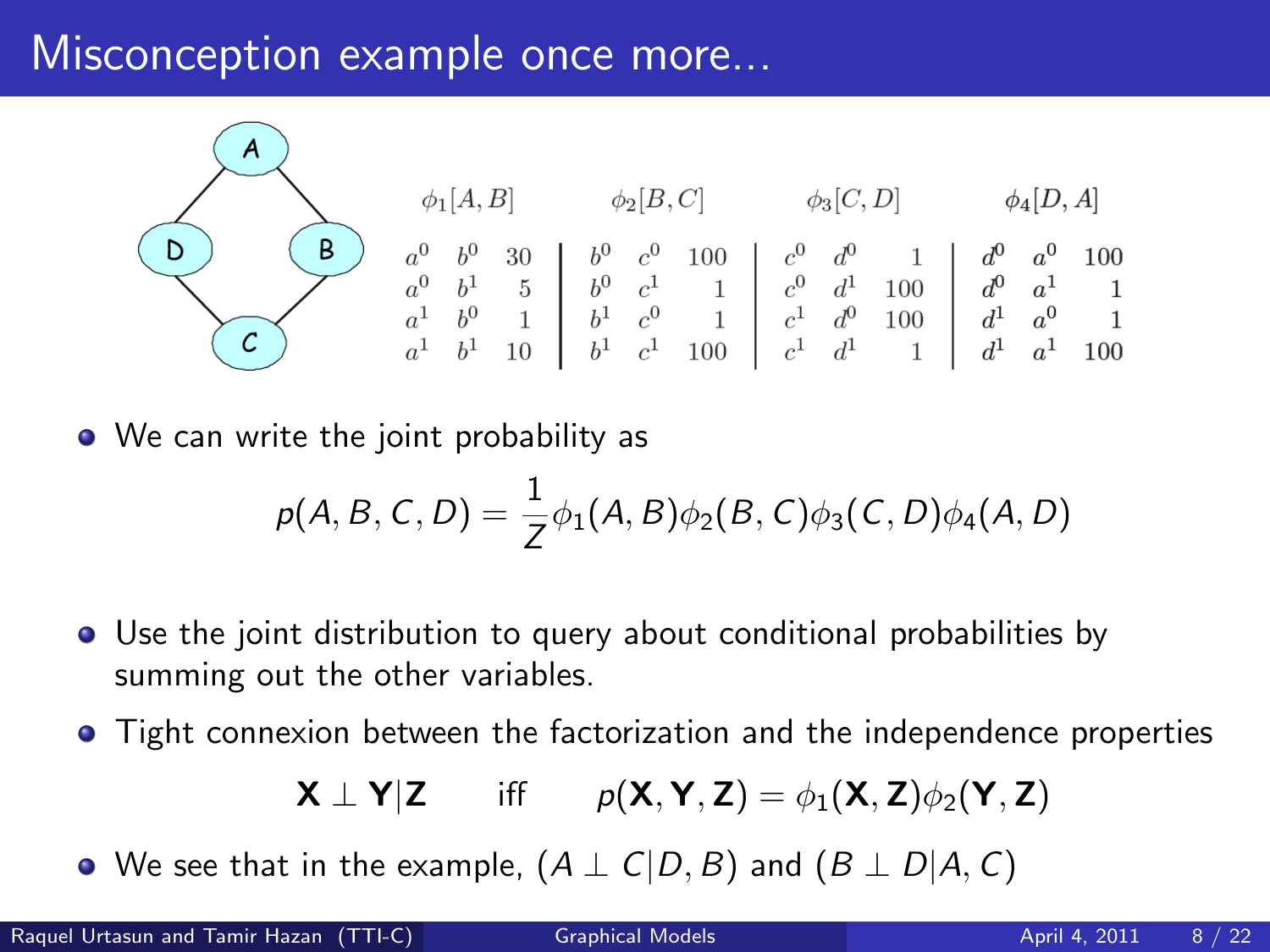- A factor can represent a joint distribution over D by defining  $\phi(\mathbf{D})$ .
- A factor can represent a CPD  $p(X|\mathbf{D})$  by defining  $\phi(\mathbf{D} \cup X)$
- **•** But joint and CPD are more restricted, i.e., normalization constraints.
- **•** Associating parameters over edges is not enough
- We need to associate factors over sets of nodes, i.e., higher order terms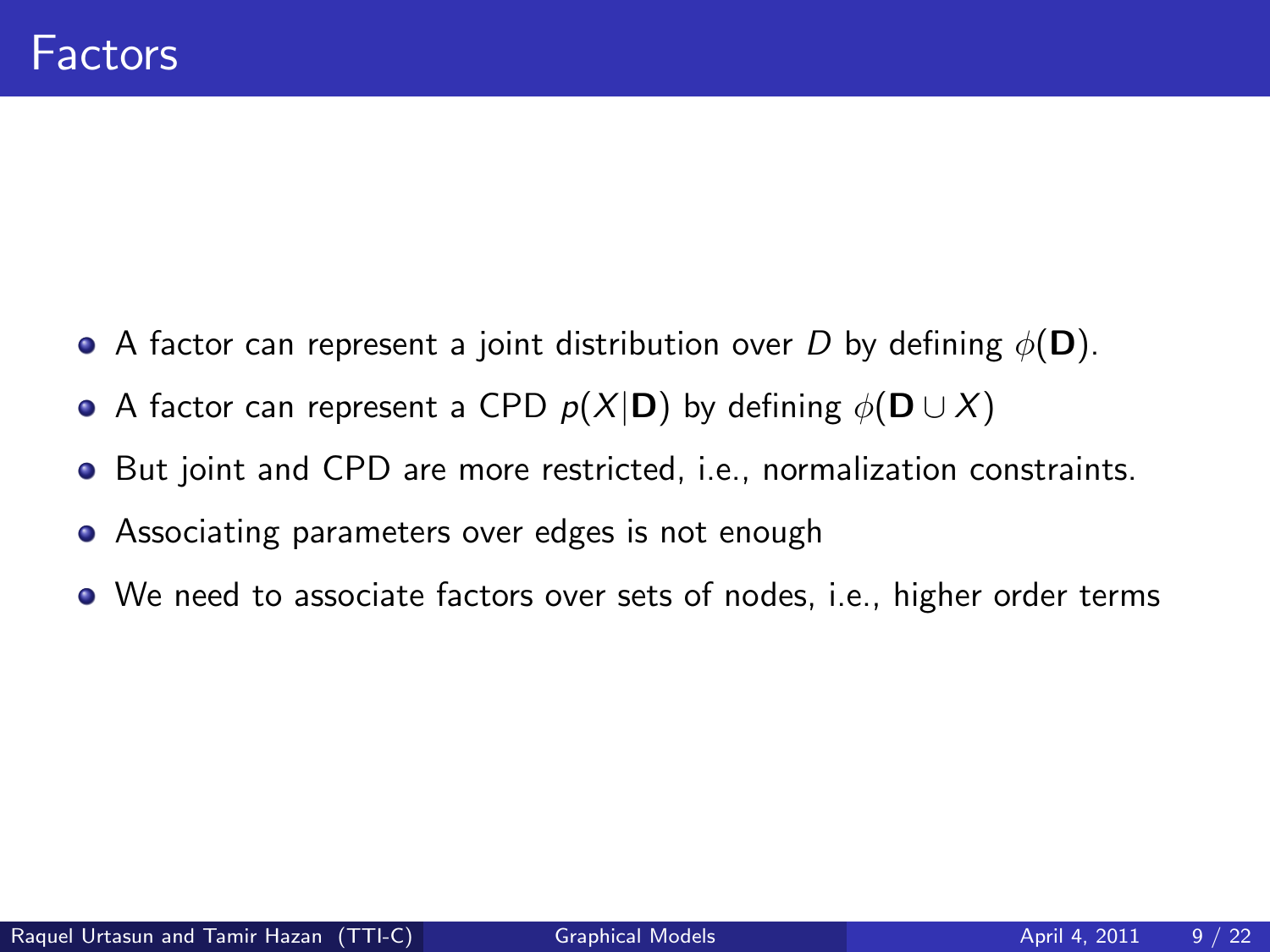Given 3 disjoint set of variables  $X, Y, Z$ , and factors  $\phi_1(X, Y)$ ,  $\phi_2(Y, Z)$ , the factor product is defined as

$$
\psi(\mathsf{X},\mathsf{Y},\mathsf{Z})=\phi_1(\mathsf{X},\mathsf{Y})\phi_2(\mathsf{Y},\mathsf{Z})
$$

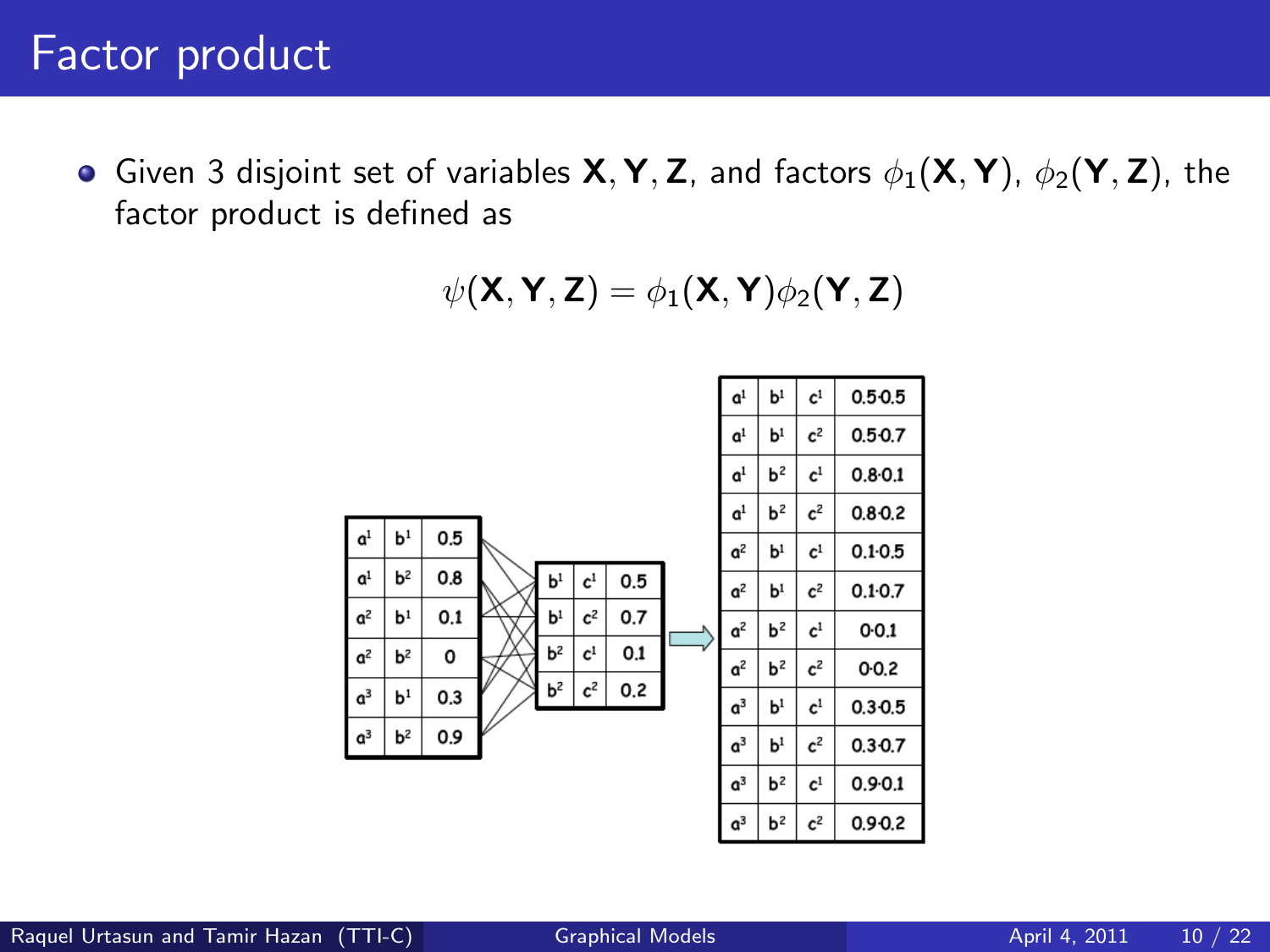## Gibbs distributions and Markov networks

• A distribution  $P_{\phi}$  is a Gibbs distribution parameterized with a set of factors  $\phi_1(\mathbf{D}_1), \cdots, \phi_m(\mathbf{D}_m)$  if it is defined as

$$
P_{\phi}(X_1,\cdots,X_n)=\frac{1}{Z}\phi_1(\mathbf{D}_1)\times\cdots\times\phi_m(\mathbf{D}_m)
$$

and the partition function is defined as

$$
Z = \sum_{X_1,\dots,X_n} \phi_1(\mathbf{D}_1) \times \dots \times \phi_m(\mathbf{D}_m)
$$

- The factors do NOT represent marginal probabilities of the variables of their scope. A factor is only one contribution to the joint.
- **•** A distribution  $P_{\phi}$  with  $\phi_1(\mathbf{D}_1), \cdots, \phi_m(\mathbf{D}_m)$  factorizes over a Markov network  ${\mathcal H}$  if each  ${\mathsf D}_i$  is a complete subgraph of  ${\mathcal H}$
- **•** The factors that parameterize a Markov network are called clique potentials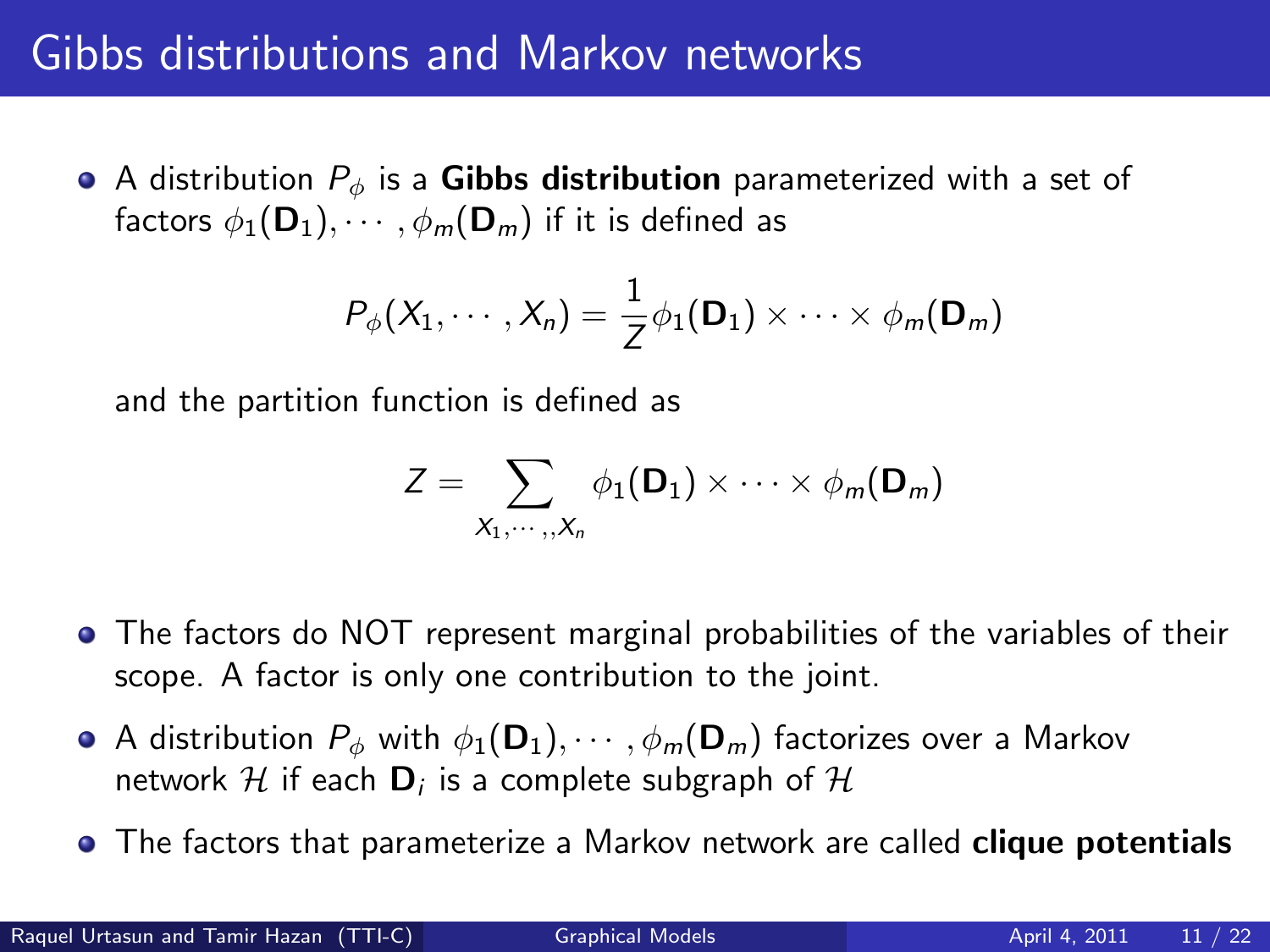One can reduce the number of factors by using factors of the maximal cliques



- This obscures the structure
- What's the  $P_{\phi}$  on the left?
- And on the right?
- What's the relationship between the factors?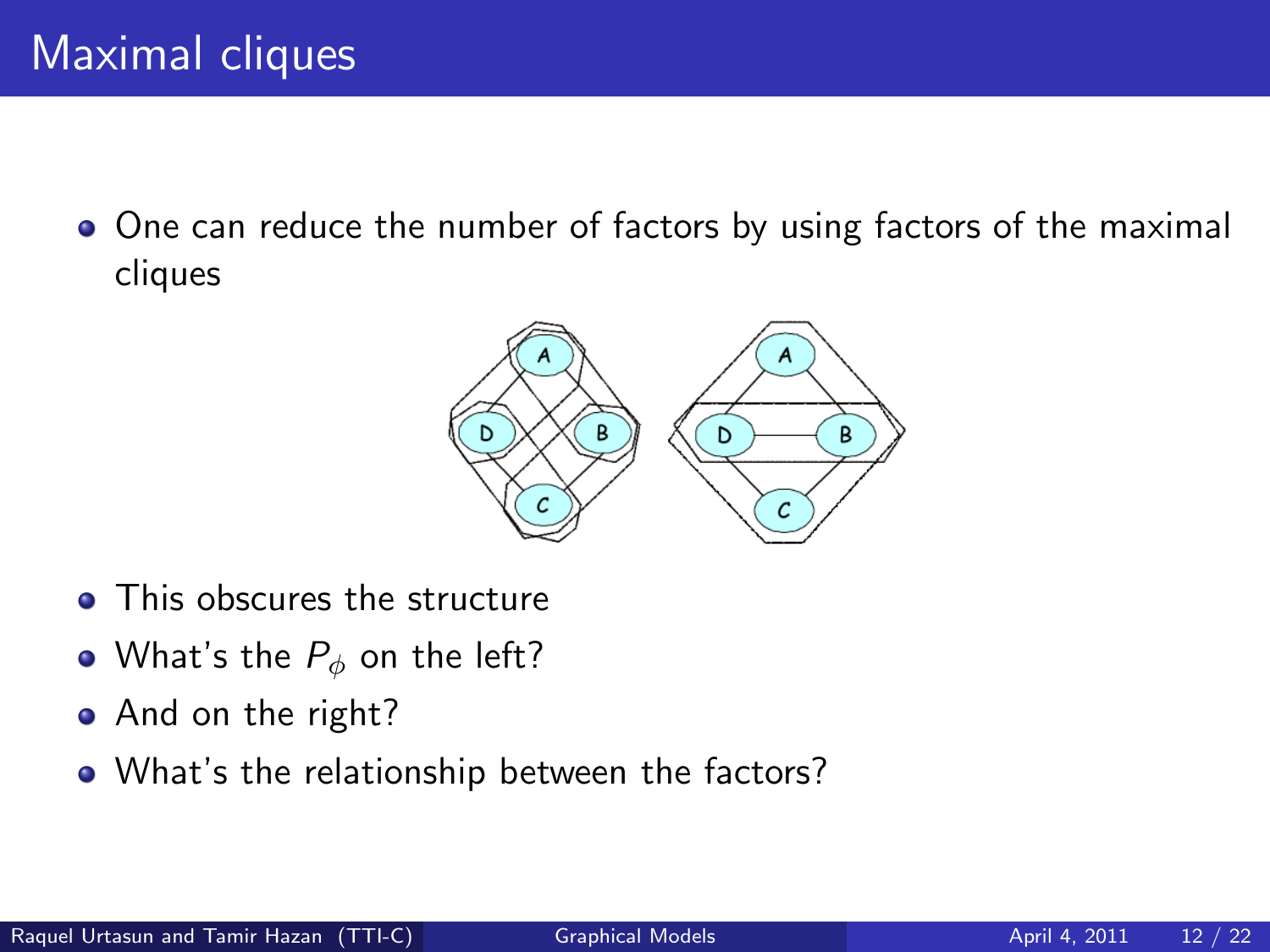## Example: Pairwise MRF

- Undirected graphical model very popular in applications such as computer vision: segmentation, stereo, de-noising
- The graph has only node potentials  $\phi_i(X_i)$  and pairwise potentials  $\phi_{i,j}(X_i,X_j)$
- Grids are particularly popular, e.g., pixels in an image with 4-connectivity



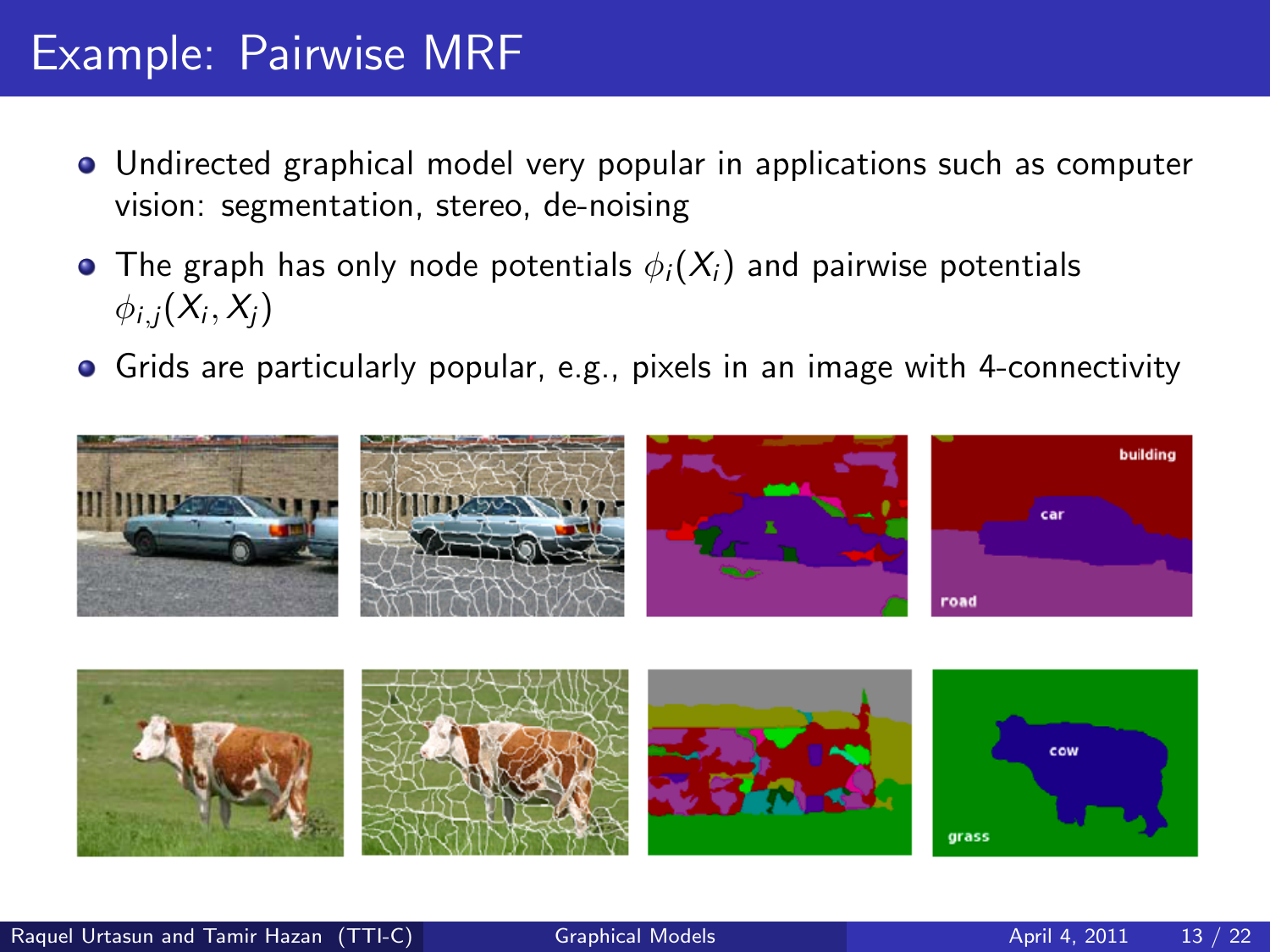- $\bullet$  Conditioning on an assignment **u** to a subset of variables **U** can be done by
	- Eliminating all entries that are inconsistent with the assignment
	- Re-normalizing the remaining entries so that they sum to 1



| a <sup>1</sup>   | b <sup>1</sup> | c <sup>1</sup> | 0.25 |
|------------------|----------------|----------------|------|
| a <sup>1</sup>   | $b^2$          | c <sup>1</sup> | 0.08 |
| $\mathfrak{a}^2$ | b <sup>1</sup> | c <sup>1</sup> | 0.05 |
| a <sup>2</sup>   | b <sup>2</sup> | c <sup>1</sup> | 0    |
| $\mathfrak{a}^3$ | b <sup>1</sup> | c <sup>1</sup> | 0.15 |
| $\mathfrak{a}^3$ | b <sup>2</sup> | c <sup>1</sup> | 0.09 |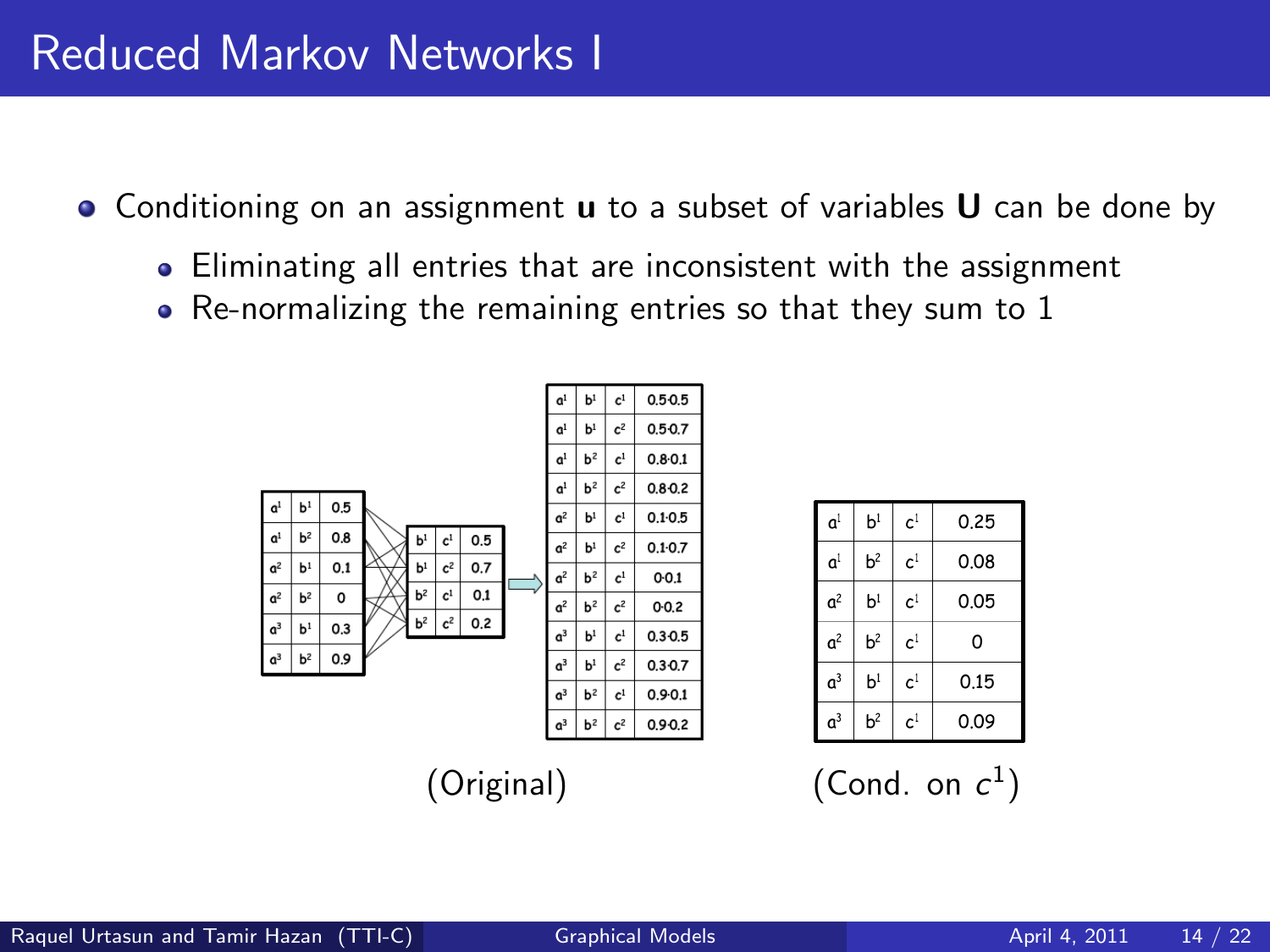$\bullet$  Let H be a Markov network over **X** and let  $U = u$  be the context. The reduced network  $\mathcal{H}[u]$  is a Markov network over the nodes  $\mathbf{W} = \mathbf{X} - \mathbf{U}$  where we have an edge between X and Y if there is an edge between then in  $H$ 



- $\bullet$  If  $U =$  Grade?
- If  $U = \{Grade, SAT\}$ ?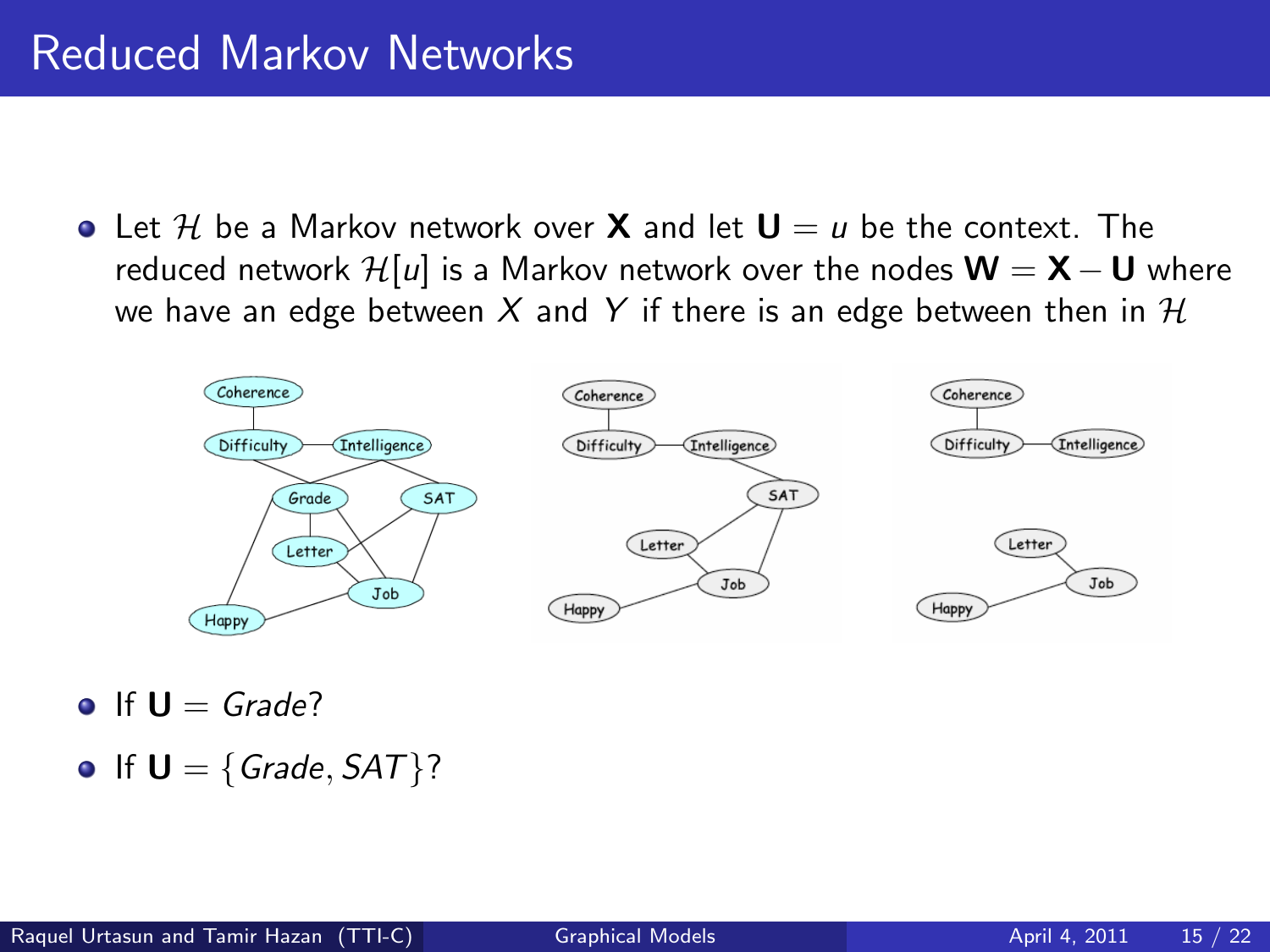# Markov Network Independencies I

- As in BN, the graph encodes a set of independencies.
- Probabilistic influence flows along the undirected paths in the graph.
- It is blocked if we condition on the intervening nodes
- A path  $X_1 \cdots X_k$  is "active" given the observed variables  $\mathbf{E} \subseteq \mathcal{X}$  if none of the  $X_i$  is in **E**.



- A set of nodes Z separates X and Y in H, i.e.,  $sep_{\mathcal{H}}(X; Y|Z)$ , if there exists no active path between any node  $X \in \mathbf{X}$  and  $Y \in Y$  given Z.
- **•** The definition of separation is monotonic
	- if  $\;$   $sep_{\mathcal{H}}(\mathbf{X};\mathbf{Y}|\mathbf{Z})$  then  $sep_{\mathcal{H}}(\mathbf{X};\mathbf{Y}|\mathbf{Z}')$  for any  $Z' \supseteq Z$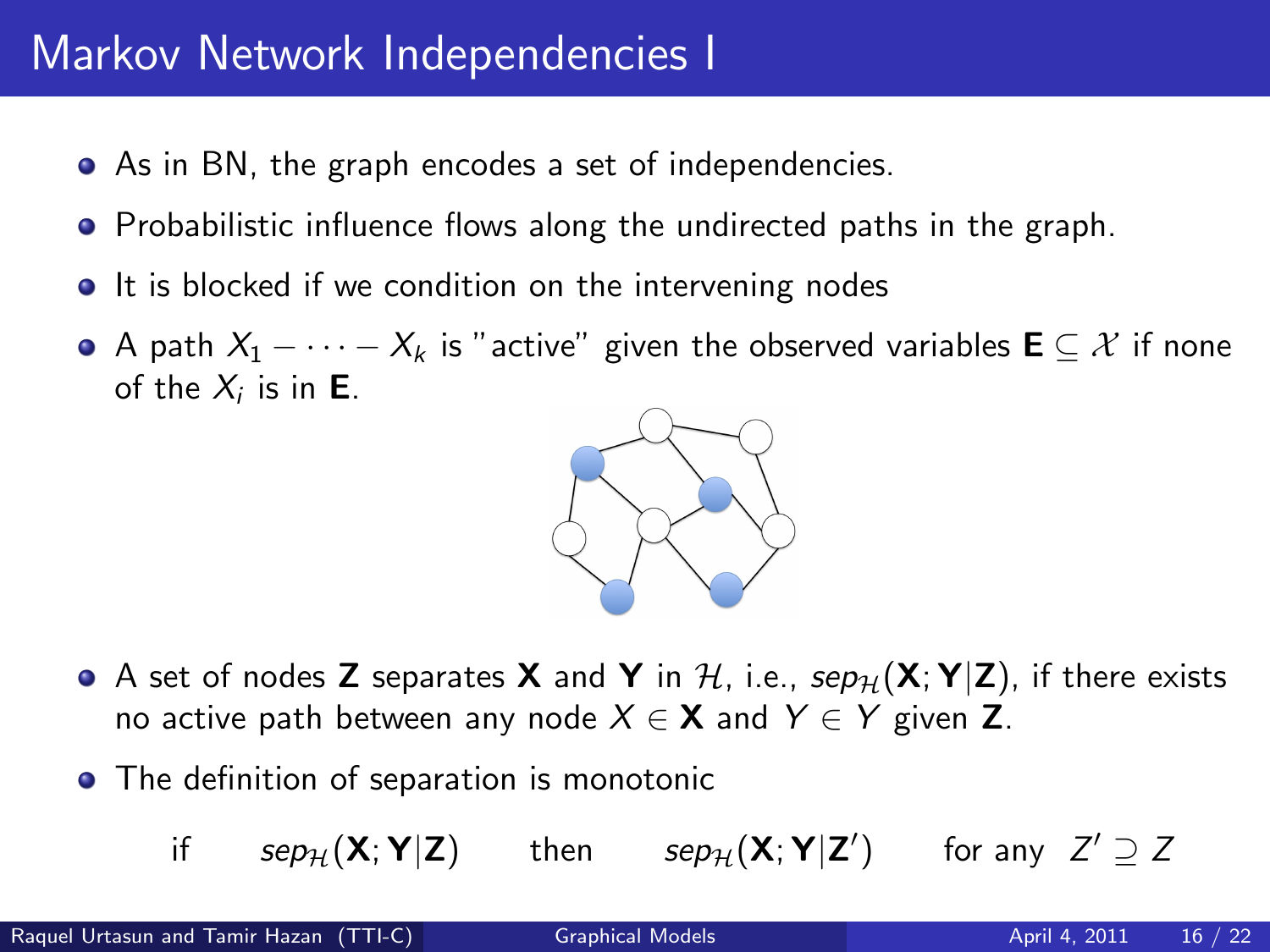# Markov Network Independencies II

- If P is a Gibbs distribution that factorizes over H, then H is an I-map for P, i.e.,  $I(H) \subseteq I(P)$  (soundness of separation)
- Proof: Suppose **Z** separates **X** from **Y**. Then we can write

$$
p(X_1,\cdots,X_n)=\frac{1}{Z}f(\mathbf{X},\mathbf{Z})g(\mathbf{Y},\mathbf{Z})
$$

- A distribution is **positive** if  $P(x) > 0$  for all x.
- **Hammersley-Clifford** theorem: If P is a positive distribution over X and H is an I-map for P, then P is a Gibbs distribution that factorizes over  $H$

$$
p(\mathbf{x}) = \frac{1}{Z} \prod_c \phi_c(\mathbf{x}_c)
$$

- It is not the case that every pair of nodes that are not separated in  $\mathcal H$  are dependent in every distribution which factorizes over  $H$
- If X and Y are not separated given **Z** in H, then X and Y are dependent given Z in some distribution that factorizes over  $H$ .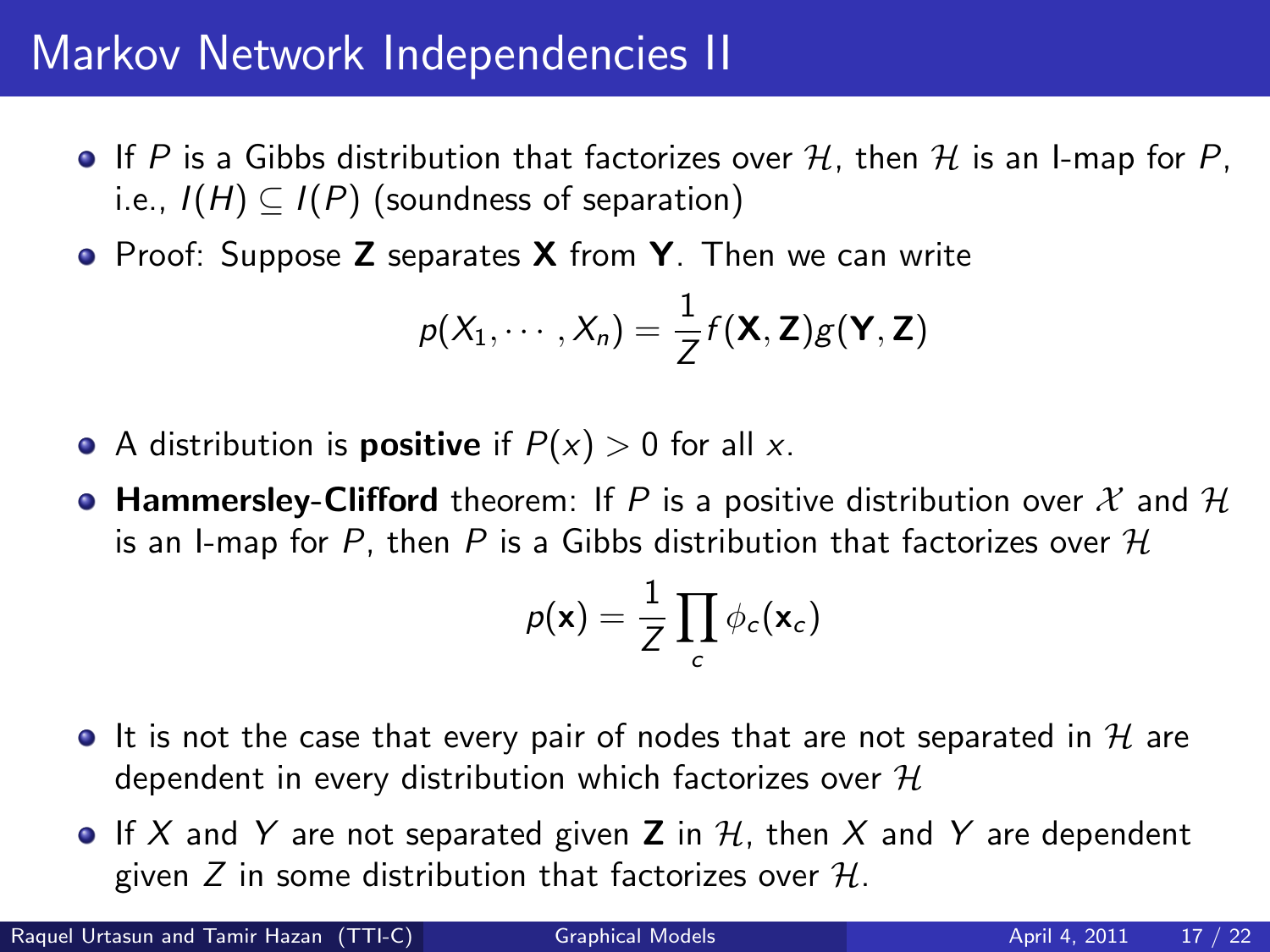In a BN we specify local Markov assumptions and d-separation. In Markov networks we have

**1** Global assumption: A set of nodes **Z** separates **X** and **Y** if there is no active path between any node  $X \in \mathbf{X}$  and  $Y \in \mathbf{Y}$  given Z.

$$
\mathcal{I}(\mathcal{H}) = \{ (\textbf{X} \perp \textbf{Y} | \textbf{Z}) \ : \ \textit{sep}_{\mathcal{H}}(\textbf{X};\textbf{Y} | \textbf{Z}) \}
$$

**2** Pairwise Markov assumption:  $X$  and  $Y$  are independent give all the other nodes in the graph if no direct connection exists between them

$$
\mathcal{I}_p(\mathcal{H}) = \{ (X \perp Y | X - \{X, Y\}) \ : \ X - Y \notin \mathcal{X} \}
$$

 $\bullet$  Markov blanket assumption: X is independent of the rest of the nodes given its neighbors

$$
\mathcal{I}_I(\mathcal{H}) = \{ (X \perp X - \{X\} - MB_{\mathcal{H}}(X)|MB_{\mathcal{H}}(X)) : X \in \mathcal{X} \}
$$

A set **U** is a Markov blanket of X if  $X \notin U$  and if U is a minimal set of nodes such that  $(X \perp X - \{X\} - U|U) \in \mathcal{I}$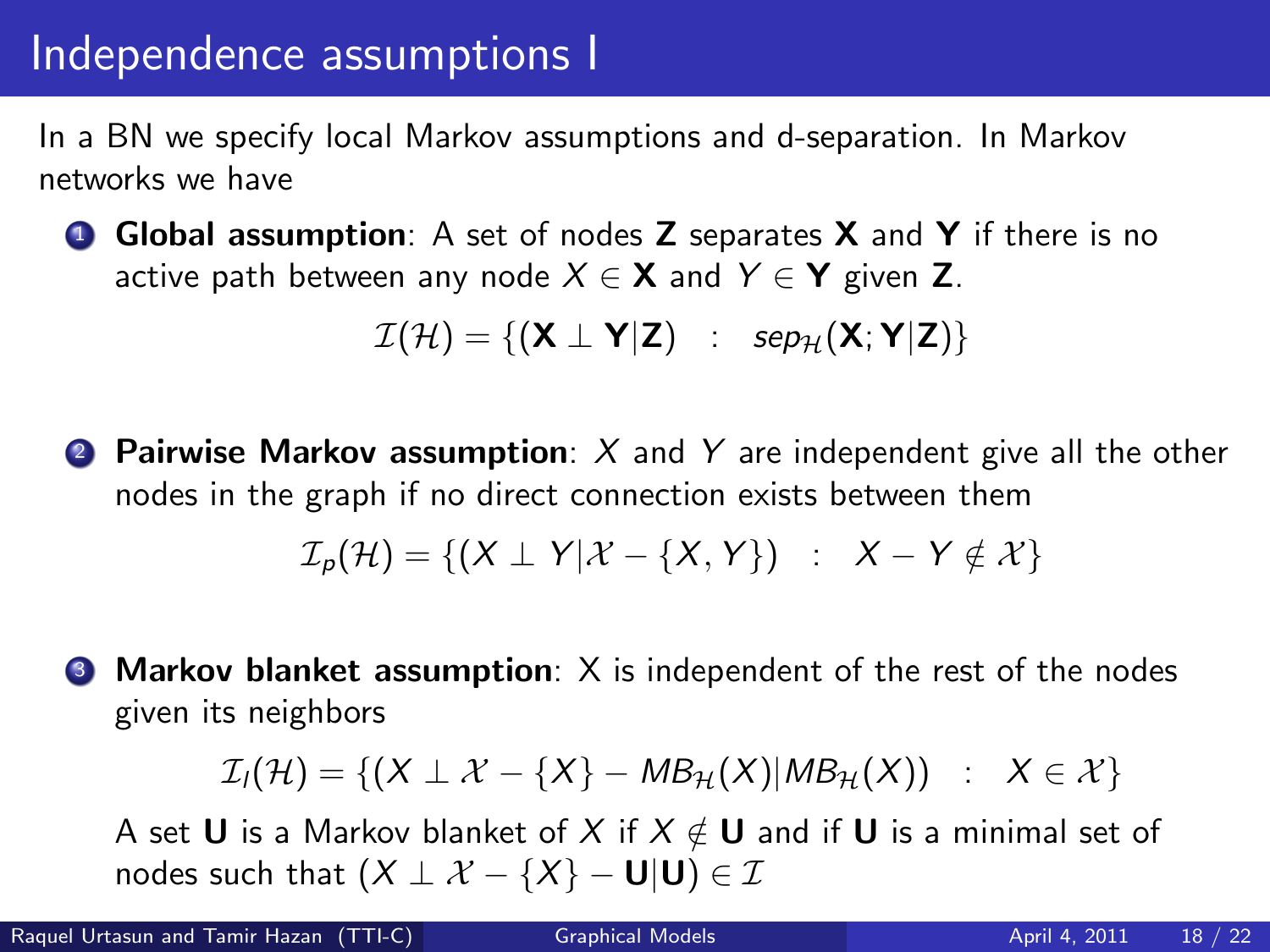# Independence assumptions II



- In general  $\mathcal{I}(\mathcal{H}) \subseteq \mathcal{I}_1(\mathcal{H}) \subseteq \mathcal{I}_p(\mathcal{H})$
- If P satisfies  $\mathcal{I}(\mathcal{H})$ , then it satisfies  $\mathcal{I}_1(\mathcal{H})$
- If P satisfies  $\mathcal{I}_l(\mathcal{H})$ , then it satisfies  $\mathcal{I}_p(\mathcal{H})$
- If P is a positive distribution and satisfies  $\mathcal{I}_p(\mathcal{H})$  then it satisfies  $\mathcal{I}_l(\mathcal{H})$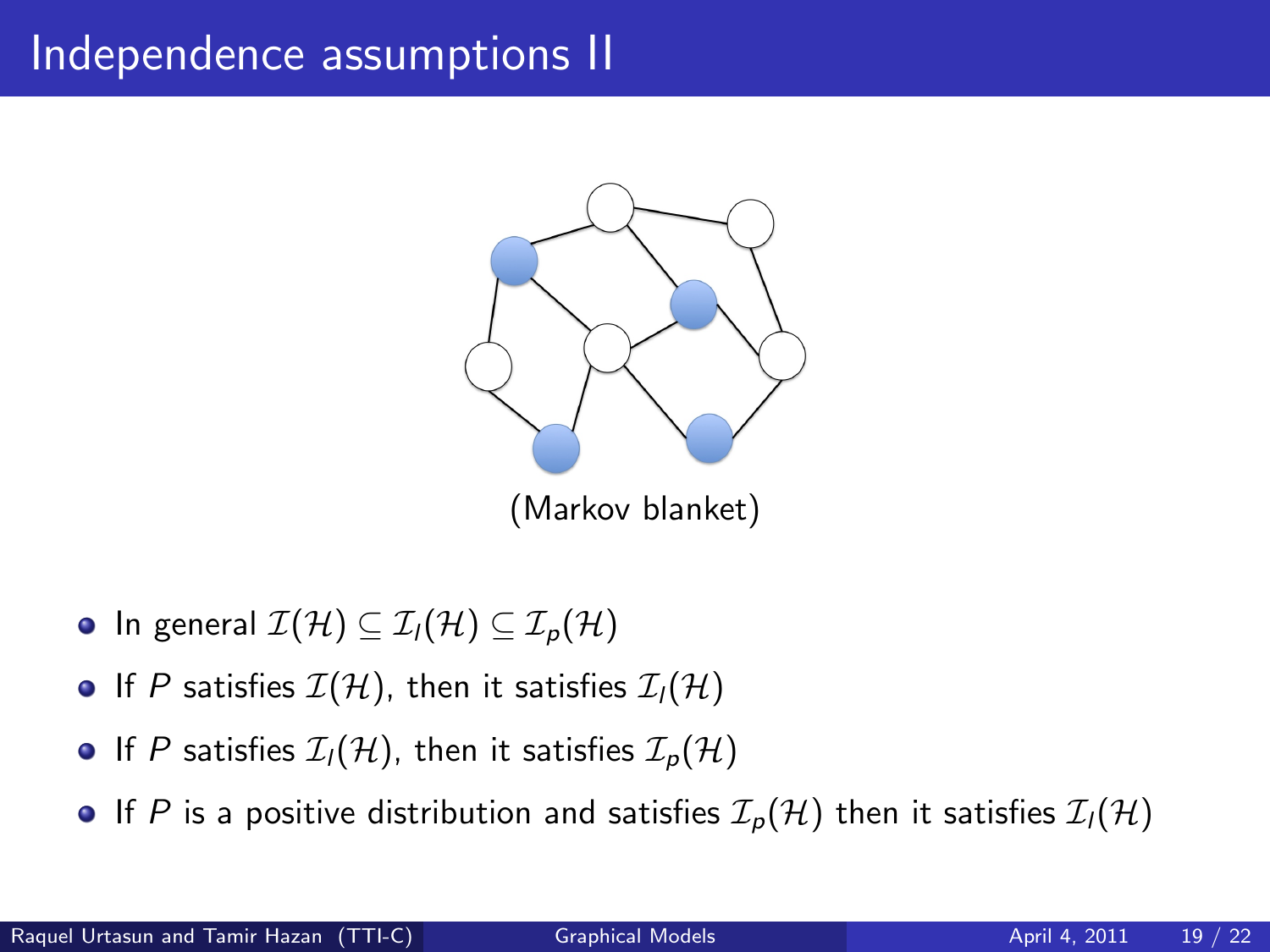- The notion of I-map is not enough: as in BN the complete graph is an I-map for any distribution, but does not imply any independencies
- **•** For a given distribution, we want to construct a minimal I-map based on the local indep. assumptions
	- **1** Pairwise: Add an edge between all pairs of nodes that do NOT satisfy  $(X \perp Y | X - \{X, Y\})$
	- 2 Markov blanket: For each variable X we define the neighbors of X all the nodes that render  $X$  independent of the rest of nodes. Define a graph by introducing and edge for all X and all  $Y \in MB_P(X)$ .
- If P is positive distribution, there is a unique Markov blanket of X in  $\mathcal{I}(P)$ , denoted  $MB_P(X)$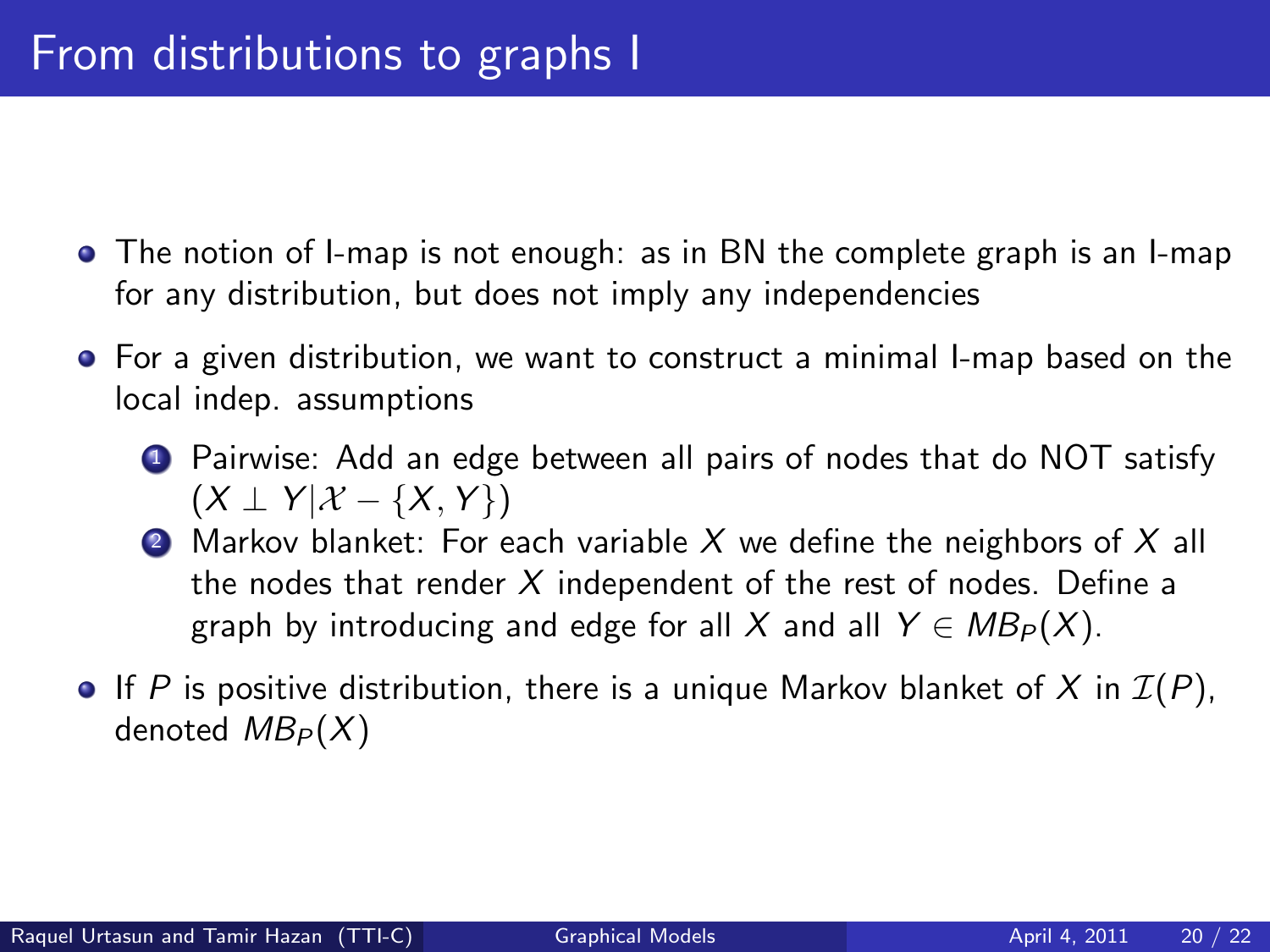# From distributions to graphs II

- If P is a positive distribution, and let H be the graph defined by introducing an edge  $\{X, Y\}$  for which P does NOT satisfied  $(X \perp Y | X - \{X, Y\})$ , then  $H$  is the unique minimal I-map for P.
- Minimal I-map is the one that if we remove one edge is not an I-map.
- Proof:
	- $\bullet$  H is an I-map for P since P by construction satisfies  $\mathcal{I}_p(P)$  which for positive distributions equals  $\mathcal{I}(P)$ .
	- To prove that it's minimal, if we eliminate an edge  $\{X, Y\}$  the graph would imply  $(X \perp Y | X - \{X, Y\})$ , which is false for P, otherwise edge omitted when constructing  $H$ .
	- To prove that it's unique: any other I-map must contain the same edges, and it's either equal or contain additional edges, and thus it is not minimal
- If P is a positive distribution, and for each node let  $MB_P(X)$  be a minimal set of nodes **U** satisfying  $(X \perp X - \{X\} - U|U) \in \mathcal{I}$ . Define H by introducing an edge  $\{X, Y\}$  for all X and all  $Y \in MB_P(X)$ . Then H is the unique minimal I-map of P.